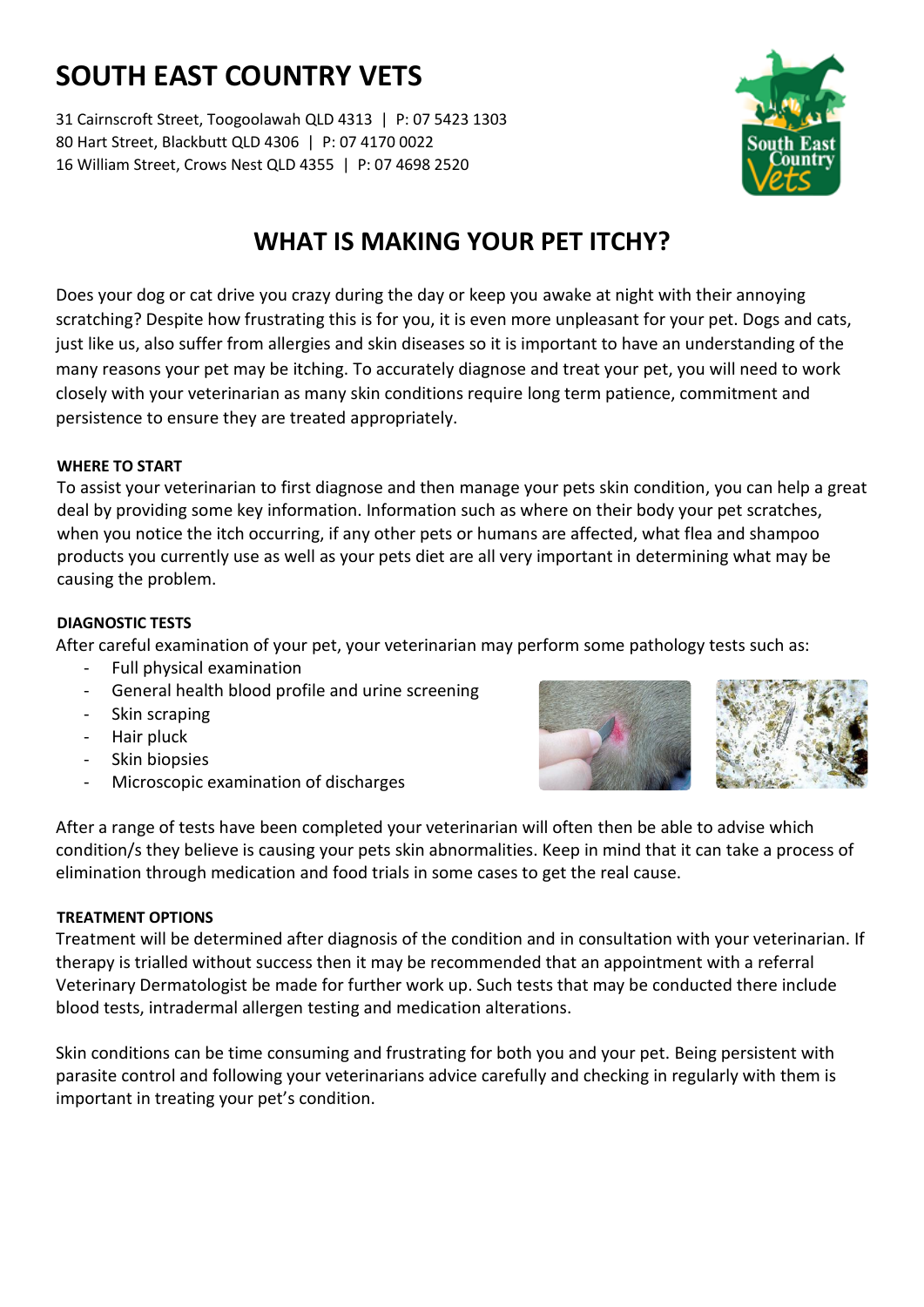## **COMMON SKIN CONDITIONS IN PETS**

| <b>Flea Allergy Dermatitis</b> |                              |                               |                               |  |
|--------------------------------|------------------------------|-------------------------------|-------------------------------|--|
| What is it?                    | Symptoms?                    | Diagnosis?                    | Treatment?                    |  |
| Hypersensitivity to saliva     | - intense itching and hair   | - symptoms are often          | - consistent and regular flea |  |
| from flea bites, only          | loss over lower back, tail   | diagnostic                    | prevention of ALL             |  |
| requires one flea bite. More   | head and thighs (can         | - presence of fleas and their | household animals with a      |  |
| common in warmer months        | spread to entire body); cats | excrement on coat             | proven product (eg.           |  |
| but can be seen year round     | show signs around head       |                               | Simparica, Bravecto)          |  |
|                                | and back                     |                               | - a short course of           |  |
|                                | - restless, red skin, skin   |                               | antibiotics and/or steroids   |  |
|                                | infections, skin thickening, |                               | may be required in early      |  |
|                                | weight loss                  |                               | stages                        |  |
|                                |                              |                               | - soothing oatmeal            |  |
|                                |                              |                               | shampoo                       |  |

| <b>Atopic Dermatitis + Contact Allergies</b> |                               |                            |                              |  |
|----------------------------------------------|-------------------------------|----------------------------|------------------------------|--|
| What is it?                                  | Symptoms?                     | Diagnosis?                 | Treatment?                   |  |
| Allergic reaction to an                      | - intense itching and hair    | - typical symptoms         | - Atopica immune             |  |
| allergen present in the                      | loss over around feet, belly, | - history of exposure to   | modulating therapy           |  |
| environment (eg. grass,                      | groin, arm pits and hairless  | allergens                  | - a short course of steroids |  |
| mould, pollens). Can be a                    | areas (can spread to entire   | - ruling out other allergy | $+/-$ antihistamines $+/-$   |  |
| passing or seasonal                          | body)                         | causes such as parasites   | antibiotics may be required  |  |
| reaction but is often an                     | - red skin, self trauma, skin | and food                   | in the early stages          |  |
| ongoing disease if the                       | infections, smelly skin,      |                            | - reduced exposure to        |  |
| allergen is present year                     | inflamed ears                 |                            | allergens                    |  |
| round in the household                       | - asthma, runny eyes or       |                            | - soothing oatmeal or        |  |
|                                              | nose                          |                            | medicated shampoo            |  |

**Food Allergy**

| What is it?                 | Symptoms?                   | Diagnosis?                    | Treatment?                    |
|-----------------------------|-----------------------------|-------------------------------|-------------------------------|
| Allergic reaction to a      | - itching or licking at the | - feeding a prescription      | - a 'novel' protein diet may  |
| particular protein in       | skin after eating certain   | 'novel' protein diet ONLY     | have to be fed for the rest   |
| animals food (eg. beef,     | foods                       | for $\sim$ 8-10wks; if        | of the pets life              |
| dairy, wheat, egg, soy etc) | - soft stools, diarrhoea    | improvement is noted then     | - if the protein they are     |
| Distinct from a food        | - irritability              | a food allergy is likely      | allergic to is diagnosed then |
| intolerance which causes    |                             | - dietary trials may then be  | it may be enough to simply    |
| only gastrointestinal signs |                             | done to determine what        | remove this from their diet   |
| when fed a particular food  |                             | protein it is that is causing | (eg. never feeding tuna       |
|                             |                             | the skin problems             | based products)               |

| <b>Otitis - Ear Infections</b> |                              |                              |                            |  |
|--------------------------------|------------------------------|------------------------------|----------------------------|--|
| What is it?                    | Symptoms?                    | Diagnosis?                   | Treatment?                 |  |
| Inflammation of the ear        | - ear pain, head shaking     | - typical symptoms           | - mild cases: ear cleaner, |  |
| canal often accompanied        | and scratching               | - otoscopic visualisation    | medicated ear drops +/-    |  |
| by a yeast or bacterial        | - smelly/discharge from      | down ear canal               | anti-inflammatory +/-      |  |
| infection.                     | affected ear                 | - microscopic examination    | antibiotics                |  |
| May be caused by moisture      | - head tilt and inability to | of ear discharge to identify | - severe cases: ear clean  |  |
| in the ear (humid weather,     | maintain balance in severe   | organism present             | under general anaesthetic  |  |
| swimming), inflamed ears       | cases                        | - culture and sensitivity of | followed by treatment as   |  |
| (food allergy) or foreign      |                              | ear discharge at external    | above                      |  |
| body in ear (grass seed)       |                              | laboratory                   | - allergy management       |  |